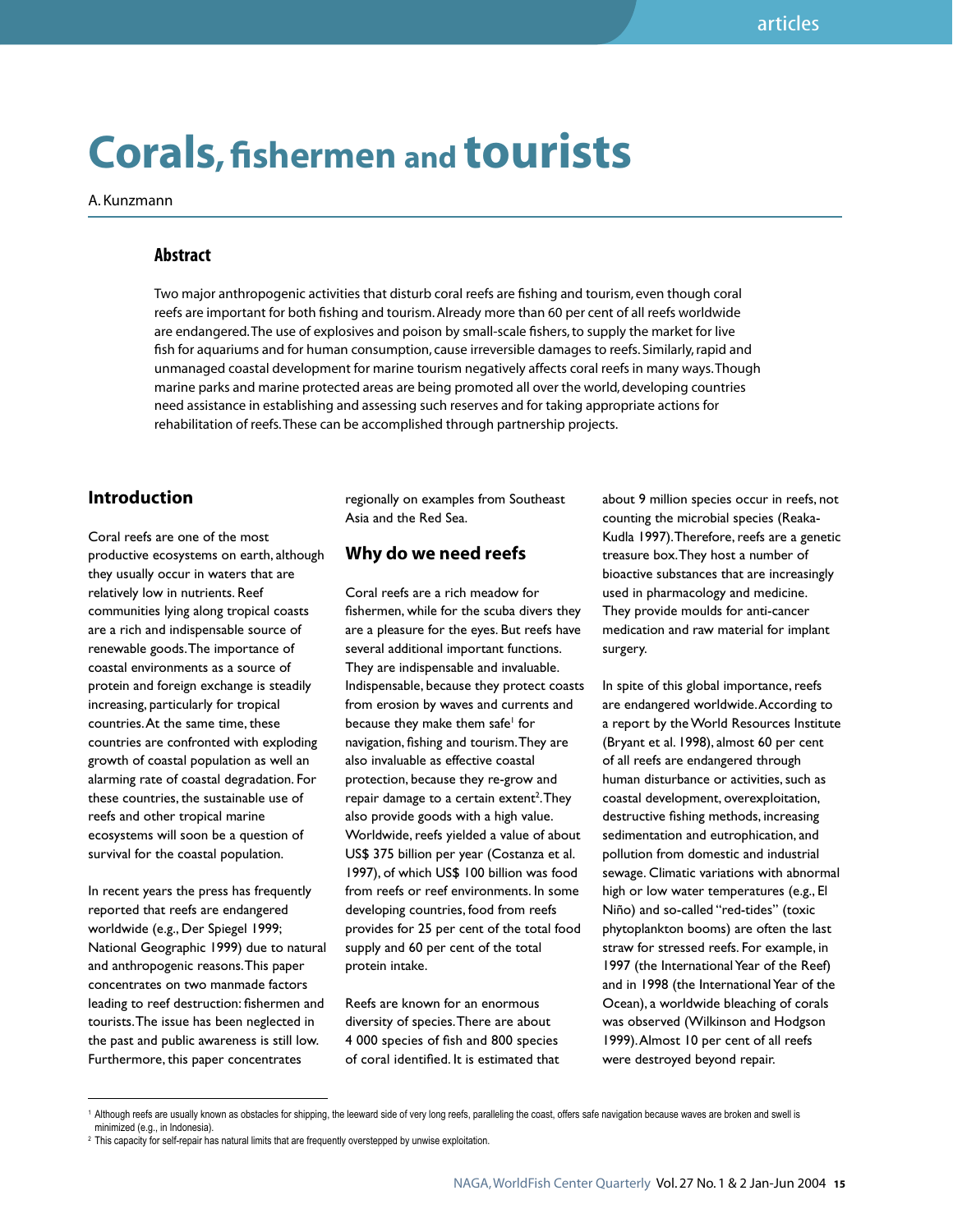# articles

The major negative effects on coral reefs can differ from area to area. In Southeast Asia, it is mainly sedimentation and destructive fishing practices that destroy reefs, while in the Red Sea and the Caribbean, tourism is the main factor. This paper presents the effects of fishing and tourism, with selected examples from Indonesia, the Philippines and the Red Sea.

#### **Misuse of reefs**

Coral reefs in Southeast Asia are known for their extraordinary species richness. As with rainforests, Southeast Asia represents the global centre for biodiversity, i.e., there are many species per unit area. For example, some 400 reef-building corals, more than 3 000 coral fish species and about 1700 species of molluscs are known in the region. Coral reefs in Southeast Asia account for some 160 000 km2 , which corresponds to approximately 25 per cent of all reefs worldwide. Unfortunately the status of reefs in Southeast Asia is already critical. Thirty five per cent of Asian reefs are considered disturbed and less than five per cent are categorised as original or "excellent" (Cesar et al. 1997). The main reasons for this are overexploitation, unsustainable use, and rapidly increasing coastal development.

#### **Fishing with destructive methods**

The use of dynamite and various poisons for fishing has been banned in Indonesia since 1972. Nevertheless, up to 50 per cent of fishermen use explosives and poison from time to time, although they are aware of the ban and realise that this practice destroys corals (Kunzmann 1997).

Fishing with explosives is done in several ways. Large bombs target large areas in order to catch baitfish for the long liners that catch the highly sought after and expensive tuna. Smaller bombs, on the other hand, catch reef fish for supplying to local fish markets and tourist restaurants. Both methods severely destroy corals

and the reef structure. Only coral rubble remains and is soon overgrown by algae. The organisms in the vicinity of the explosion are killed or badly injured (Figs. 1-4). Human victims of self-made explosives can take months or even years to recover, while the recovery of reefs through resettlement with corals can take decades. In many cases the destruction is permanent (Cornish and McKellar 1998).

Cyanide and CN-insecticides are used in order to catch valuable ornamental fish for the lucrative aquarium trade. Expensive napoleon wrasses, groupers and crayfish are caught for live export to Hong Kong and Taiwan. These markets demand up to 25 000 t live reef fish annually, with a value of more than US\$ 1 billion (Johannes and Riepen 1995).



Fig. 1. Pulau Pandan, West Sumatra: destroyed reef crest in ca.  $\sqrt{2}$  m depth. A big bomb has left a crater with a diameter 6 m in the middle of a healthy reef so that part of the reef has broken off and fallen down the slope.



Fig. 2. Pulau Pandan, West Sumatra: destroyed reef crest at ca. 7 m depth. Smaller, hand-made explosives have left crates of 1-2 m diameter. The resulting rubble of this Acropora formation move back and forth with the swell and work like a caterpillar, destroying large areas of the reef over the next few days.



Fig. 3. Pulau Pandan, West Sumatra: destroyed reef crest at ca. 7 m depth. Photo taken seven days after Fig.2. Green, slimy algae overgrow the Acropora fragments and prevent a resettlement by corals.



Fig. 4. Pulau Pandan, West Sumatra: destroyed reef immediately under the surface. These Pachyseris specimens have been destroyed by a bomb and look like they are cut with a sharp knife.

Groupers are traded for several hundred US\$ each and a napoleon wrasse can fetch several thousand US\$ (Lee and Sadovy 1998). For prestige reasons, rich Chinese businessmen are willing to pay up to US\$ 2 000 for a pair of napoleon wrasse lips! (Fig. 5).

The market share of the Philippines in the global export of ornamental fish is 80 per cent, with a value of more than US\$ 100 million per year. More than two-thirds of ornamental fish are caught with cyanide and up to 75 per cent of the poisoned fish die upon capture. Another 60 per cent of the survivors die during transport. The very same cyanide also kills coral colonies and small animals (like worms, gastropods, bivalves and crustaceans) in the vicinity. Unfortunately, fishing with poison is practiced all over Southeast Asia, the driving force being a large market (Johannes and Riepen 1995; Fig. 6)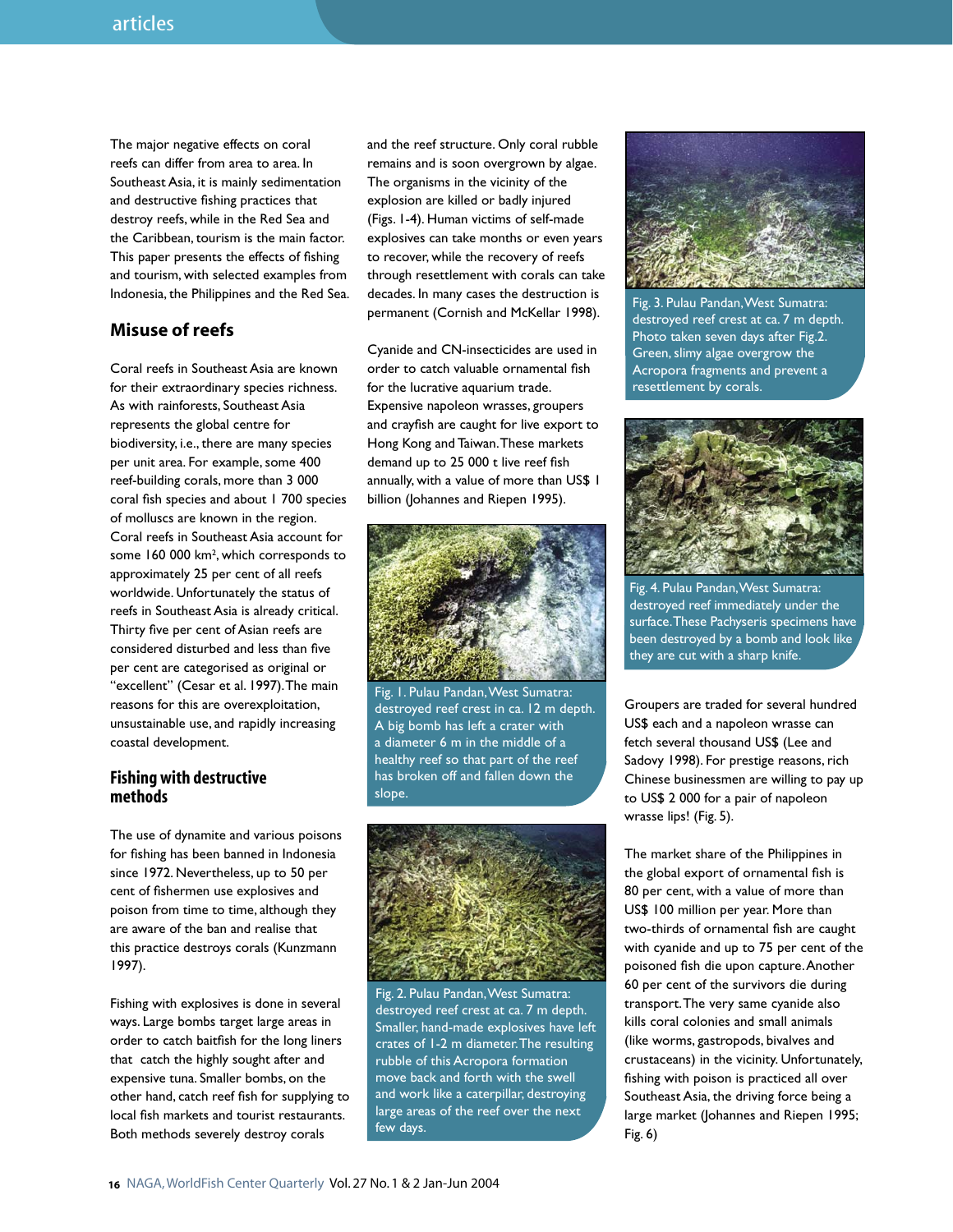

Fig. 5. Head of a Napoleon Wrasse (C*heilinus undulatus*). In top restaurants in Hong Kong, prices of up to 80 US\$ per kg are accepted and for a pair of lips even up to 2 000 US\$.

The local fishermen receive only a very small share of the market value of the fish, but for a little additional income they are willing to take the small risk of being caught using poison. Usually the fishermen are protected by the navy or the fisheries authorities, who accept bribes in return for turning a blind eye.

Aquarium fish can die even weeks after capture due to the long-term, chronic

damage caused by the poison. However, the buyer does not know the real reason the fish die. Very little is known about the potential impact of the residue of the poison in fish consumed as food. The long-term damage results in endless coral cemeteries underwater.

#### **Tourism**

Tourism can damage reefs in many ways. Long coastal stretches are plastered with hotels, sewage is discharged straight into the sea and visitors pour by the hundreds into the water, either with water-vehicles or by diving. Frequently hotels or the hotel roads are built with coral blocks that have been cut out of the reef in front of the hotel. At the same time, more and more tourists require larger airports, whose runways are sometimes even built on reef-tops (Fig. 7).

Many hotels have tried to save large amounts of money by systematically

destroying reefs in front of their door to use as cheap building materials. But more and more of them pay a large price. When the increasing coastal erosion due to the missing protective reef starts to reach and erode the hotel walls, millions of dollars are needed for artificial constructions to break the waves (Clark 1996). Furthermore, tourists keen on snorkelling around unspoilt reefs do not return.

Unfortunately tourism also supports a very lively trade in corals, bivalves and shells of gastropods. Thousands of tons are traded every year and the global market share of the Philippines is 90 per cent. Protected species like the tritons trumpet and the giant clam, which are in danger of extinction, are traded illegally. Tropical shells also find their way to Germany and are sold on the beaches of North and Baltic Sea.

Growing tourism is also the driving force behind rapid coastal development and

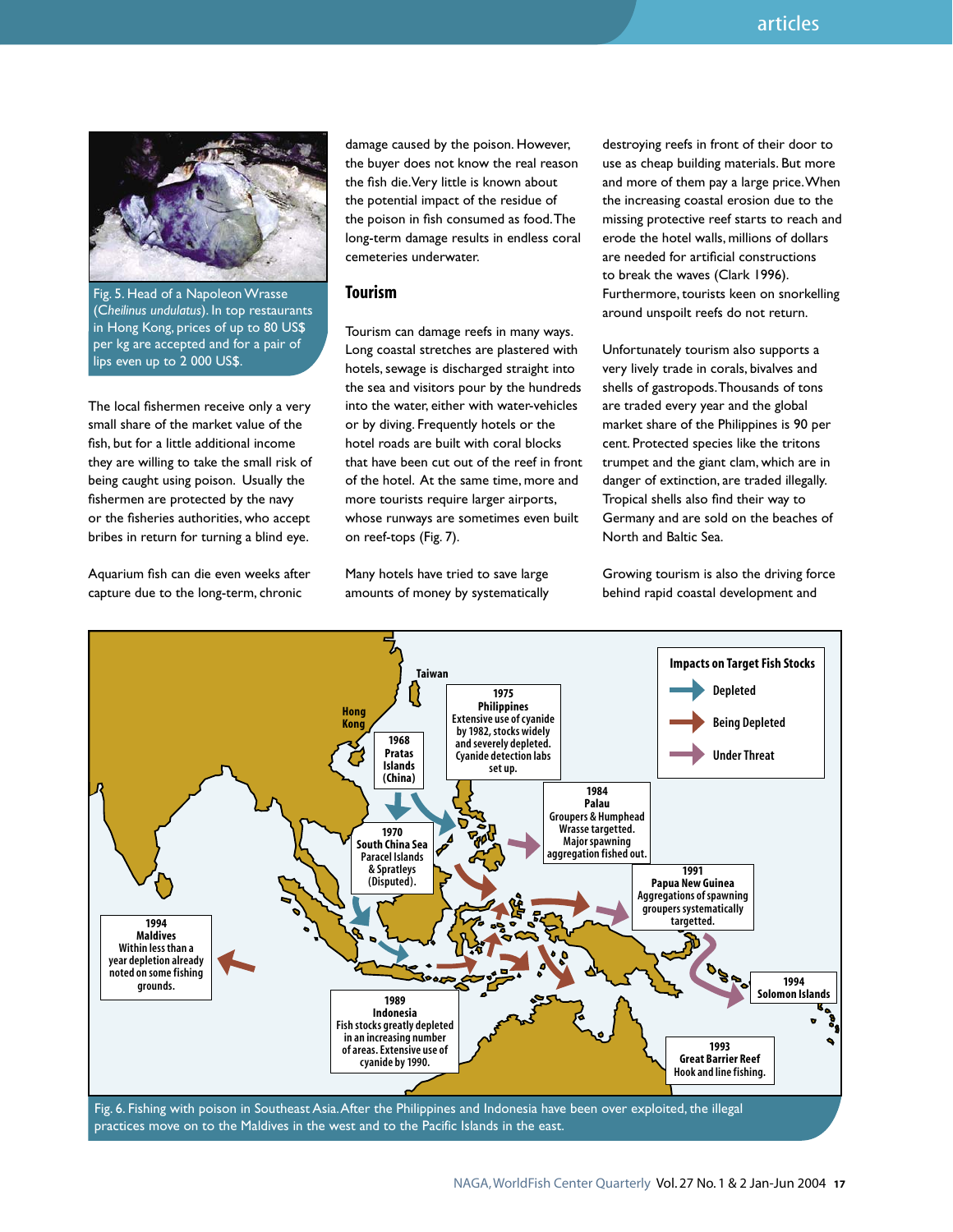# articles



Fig. 7. International Airport Bali: the runway has been extended by several hundred meters to the west, in order to provide for large aircraft like the 747. A beautiful reef, right in the tourist centre Kuta, has been sacrificed.



Adventure holidays, often sold as "softtourism", and the diving business have a much stronger impact than has previously been assumed, according to three new studies from the Great Barrier Reef in Australia, the Red Sea and the Caribbean (Harriot et al. 1997; Hawkins and Roberts 1994). For example, the number of divers is increasing steadily and so also the number of contacts of divers with corals (about 35 to 100 contacts per dive) that harms corals. In the Red Sea more than 30 per cent of all reefs are already negatively affected. This is particularly true for Egypt, where plans have been drawn up to intensify marine tourism tenfold within the next five years!

There are natural and anthropogenic factors that threaten reefs, e.g., rapidly increasing sedimentation and eutrophication caused by unwise agriculture and forestry practices (Fig. 9). The number of disturbance factors are increasing and the intervals between individual disturbances are becoming shorter and shorter, so that



Fig. 8. Development of tourism at the Red Sea. The number of hotel beds and diving tourists has sharply increased since 1988.

even the strongest reef system does not have a chance to recover from injuries. Periodically occurring natural irregularities, e.g., ENSO in 1997-1998, have such a catastrophic impact that reefs bleach and subsequently die on a global scale.

#### **Ways out?**

Fortunately the number of marine parks and marine protected areas (MPs and MPAs) have increased worldwide and also in developing countries. In Indonesia there are plans to double the area by 2005 (Kunzmann 1998, 2002). Large international programs like the International Year of the Reef (IYOR 1997) or the International Year of the Ocean (IYO 1998) have contributed massively to increasing the awareness of these issues among the local populations. Finally development banks have initiated several large projects for the protection and rehabilitation of marine systems, e.g., the Coral Reef Rehabilitation and Monitoring Project (COREMAP) in Indonesia, financially supported by the World Bank, the Asian Development Bank and Japan.

Management of tourism, destructive fishing practices and coastal development have to be regulated and should be



Fig. 9. Padang, West Sumatra: The dirty plumes of the rivers Kuranji and Banjir are clearly visible. After heavy rainfall they can be traced up to 15 km in front of the coastline. The sediment and fertiliser from uncontrolled agriculture and forestry harm reefs.

subordinated under a concept of sustainable development of marine ecosystems. Otherwise coral reefs, a source of income and food for millions of people, will have little chance of survival. In order to achieve this, it is necessary